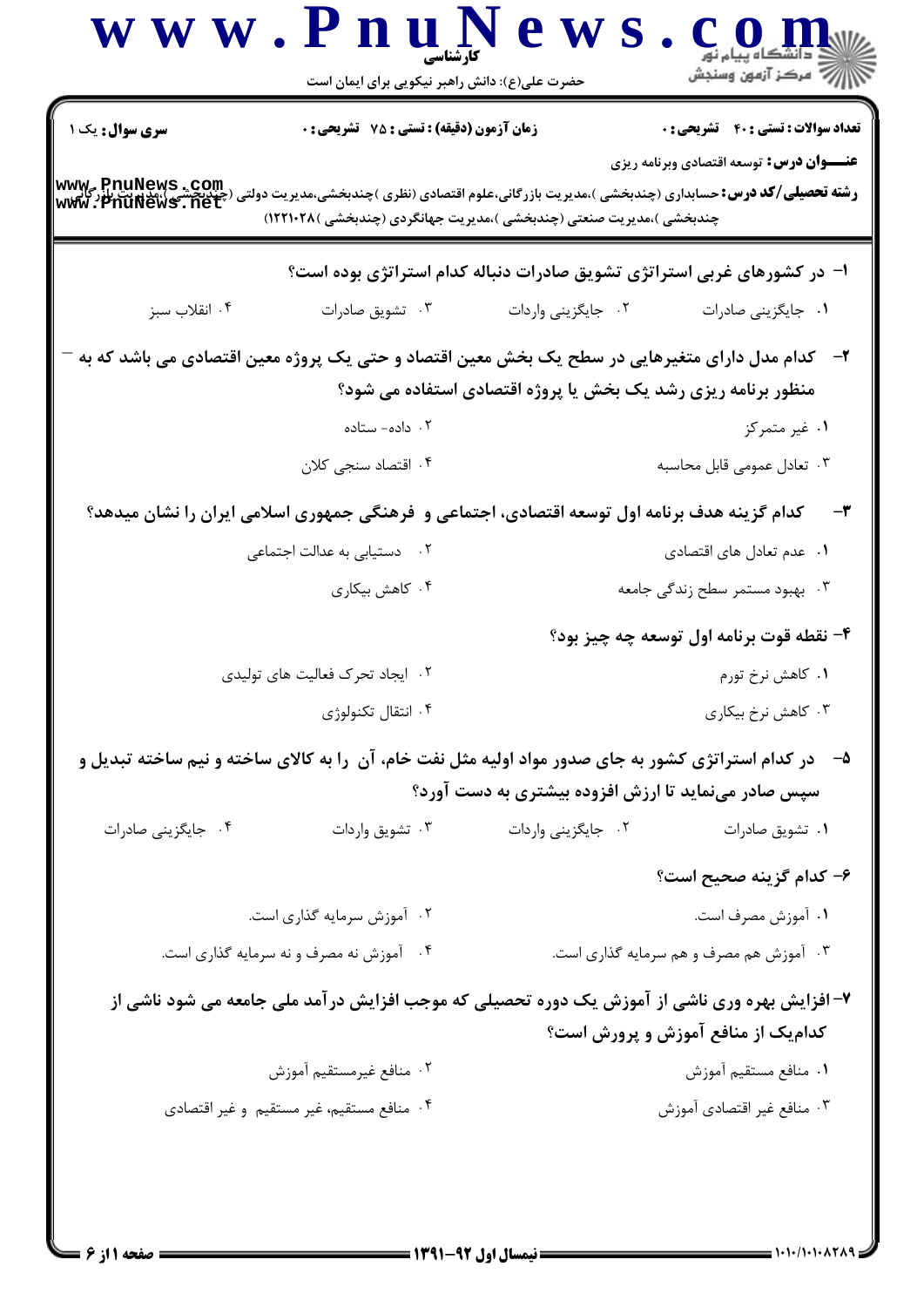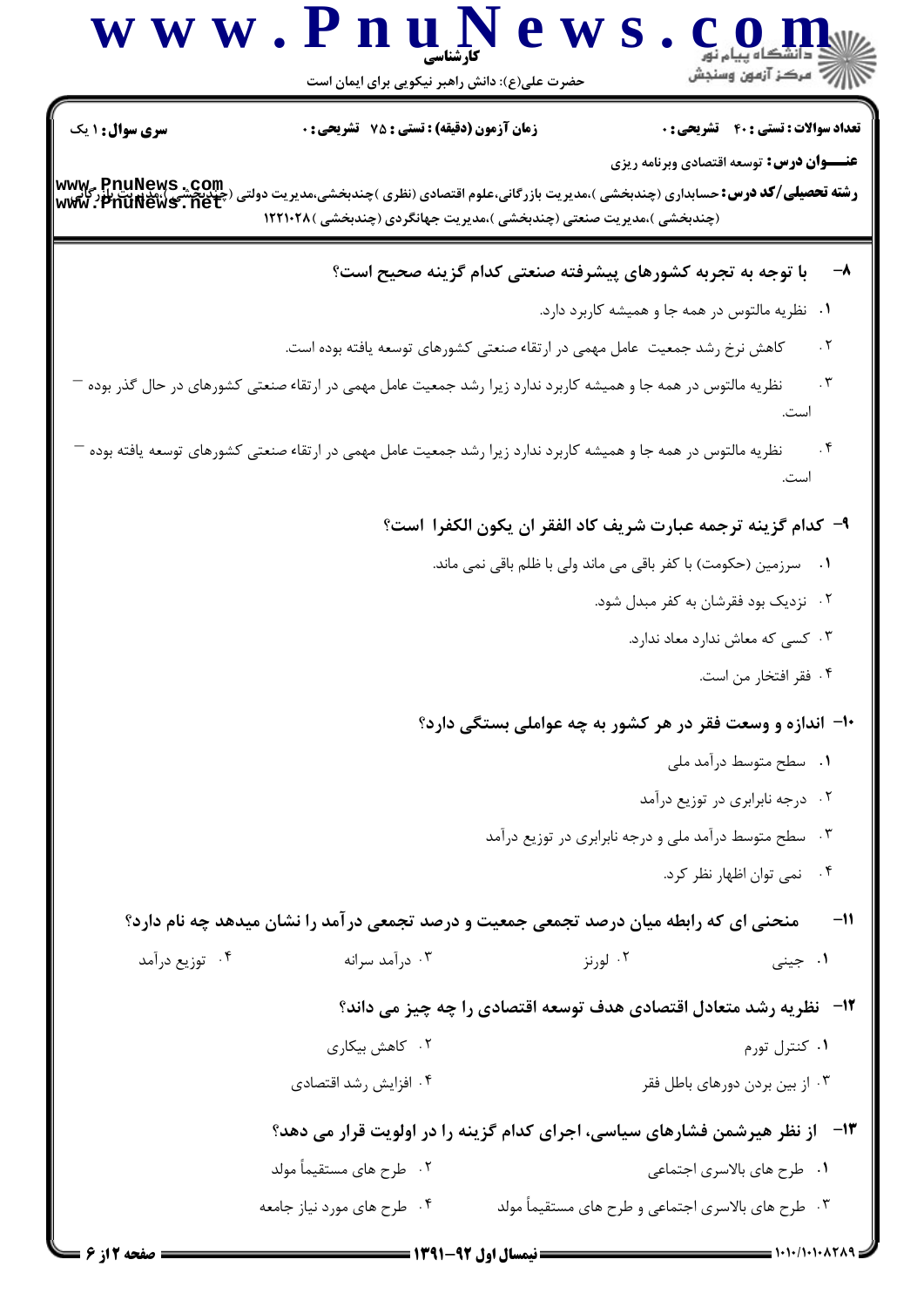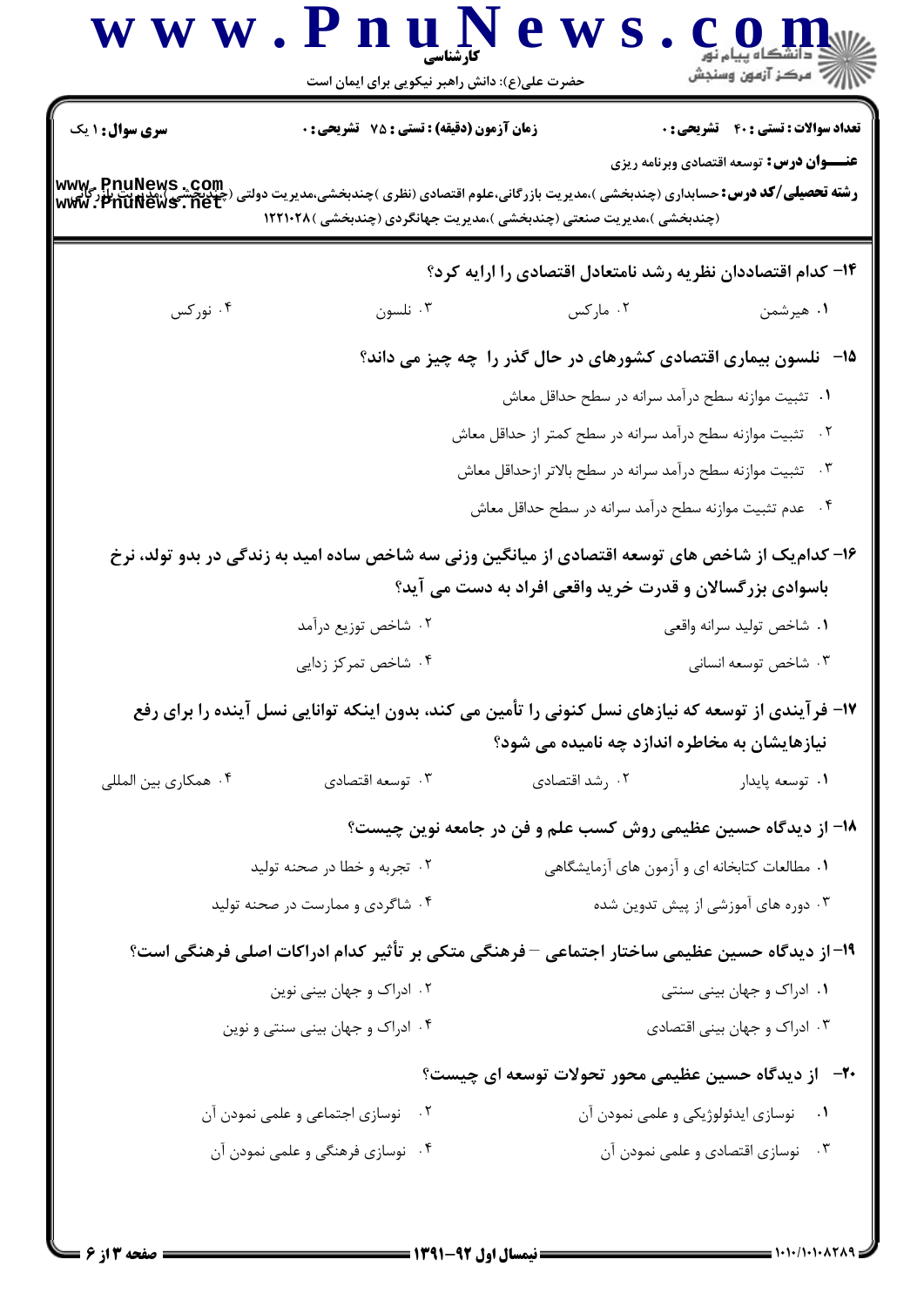| سری سوال: ۱ یک                              | <b>زمان آزمون (دقیقه) : تستی : 75 تشریحی : 0</b>                                                                                                                                |                                                                           | <b>تعداد سوالات : تستي : 40 قشريحي : 0</b><br><b>عنـــوان درس:</b> توسعه اقتصادی وبرنامه ریزی |
|---------------------------------------------|---------------------------------------------------------------------------------------------------------------------------------------------------------------------------------|---------------------------------------------------------------------------|-----------------------------------------------------------------------------------------------|
| www.pnuNews.com<br>مندهشی): www.PnuNews.net | <b>رشته تحصیلی/کد درس:</b> حسابداری (چندبخشی )،مدیریت بازرگانی،علوم اقتصادی (نظری )چندبخشی،مدیریت دولتی<br>(چندبخشی )،مدیریت صنعتی (چندبخشی )،مدیریت جهانگردی (چندبخشی )۱۲۲۱۰۲۸ |                                                                           |                                                                                               |
|                                             |                                                                                                                                                                                 | ۲۱−۔ از دیدگاہ حسین عظیمی مبنای اصلی توسعه چیست؟                          |                                                                                               |
|                                             | ۰۲ تحولات فرهنگی                                                                                                                                                                |                                                                           | ٠١. تحولات اقتصادي                                                                            |
|                                             | ۰۴ تحولات اجتماعي                                                                                                                                                               |                                                                           | ۰۳ تحولات علمی و فنی                                                                          |
|                                             |                                                                                                                                                                                 | ۲۲– کدام گزینه در نظریه رشد اقتصادی هارود- دومار صحیح است؟                |                                                                                               |
|                                             |                                                                                                                                                                                 | نرخ رشد اقتصادی با نرخ پس انداز و نسبت سرمایه به تولید رابطه مستقیم دارد. | $\cdot$                                                                                       |
|                                             |                                                                                                                                                                                 | نرخ رشد اقتصادی با نرخ پس انداز و نسبت سرمایه به تولید رابطه معکوس دارد.  | $\cdot$ ٢                                                                                     |
|                                             | نرخ ِ رشد اقتصادی با نرخ پس انداز رابطه معکوس و با نسبت سرمایه به تولید رابطه مستقیم دارد.                                                                                      |                                                                           | . $\mathsf{r}$                                                                                |
|                                             | نرخ رشد اقتصادی با نرخ پس انداز رابطه مستقیم و با نسبت سرمایه به تولید رابطه معکوس دارد.                                                                                        |                                                                           | . $\mathsf{f}$                                                                                |
|                                             | <b>۲۳</b> -   چنانچه میل متوسط به پس انداز در کشوری برابر با ۱۰ درصد و نسبت سرمایه به تولید برابر ۳ باشد، در این <sup>-</sup>                                                   | صورت نرخ رشد اقتصادی در مدل هارود- دومار چقدر خواهد بود؟                  |                                                                                               |
| ۰۴ درصد                                     |                                                                                                                                                                                 |                                                                           |                                                                                               |
|                                             | ۰۳ درصد                                                                                                                                                                         | ۰۱۲ ۰/۳ درصد                                                              | ۰۱ ۲ درصد                                                                                     |
|                                             | <b>۳۴</b> − در کدام مرحله از مراحل نظریه روستو رایج ترین فعالیت و مهم ترین منبع درآمد مردم کشاورزی است؟                                                                         |                                                                           |                                                                                               |
| ۰۴ مرحله جامعه سنتی                         | ۰۳ مرحله خیز                                                                                                                                                                    | ۰۲ مرحله ما قبل خيز                                                       | ٠١. بلوغ اقتصادي                                                                              |
|                                             |                                                                                                                                                                                 | ۲۵- نقطه عطف مراحل رشد و توسعه در نظریه روستو کدام مرحله است؟             |                                                                                               |
|                                             | ۰۲ مرحله ما قبل خيز اقتصادي                                                                                                                                                     |                                                                           | ۰۱ مرحله سنتی                                                                                 |
|                                             | ۰۴ مرحله مصرف انبوه                                                                                                                                                             |                                                                           | ۰۳ مرحله خيز اقتصادي                                                                          |
|                                             |                                                                                                                                                                                 |                                                                           |                                                                                               |
| ۰۴ مارکس                                    | ۰۳ میردال $\cdot$                                                                                                                                                               | ۰۲ اسمیت                                                                  | ۰۱ کینز                                                                                       |
|                                             |                                                                                                                                                                                 | <b>۲۷-۔ تحلیل کینز از عملکرد نظام سرمایه داری چه نوع تحلیلی است؟</b>      |                                                                                               |
| ۰۴ ایستا و کوتاه مدت                        | ۰۳ پویا و کوتاه مدت                                                                                                                                                             | ٠٢ ايستا وبلندمدت                                                         | ۰۱ پویا و بلندمدت                                                                             |
|                                             |                                                                                                                                                                                 |                                                                           |                                                                                               |
|                                             | ۲۸- چه کسی معتقد است که نظام سرمایه داری با دادن امکانات مختصر و تغییر سطح زندگی کارگران توانسته است                                                                            |                                                                           | <b>۳۶</b> − نظریه ارزش اضافی از کدام اقتصاددان است؟<br>جلو حرکت های انقلاب کارگران را بگیرد؟  |

 $= 1.1 - 11.1 - 11.19$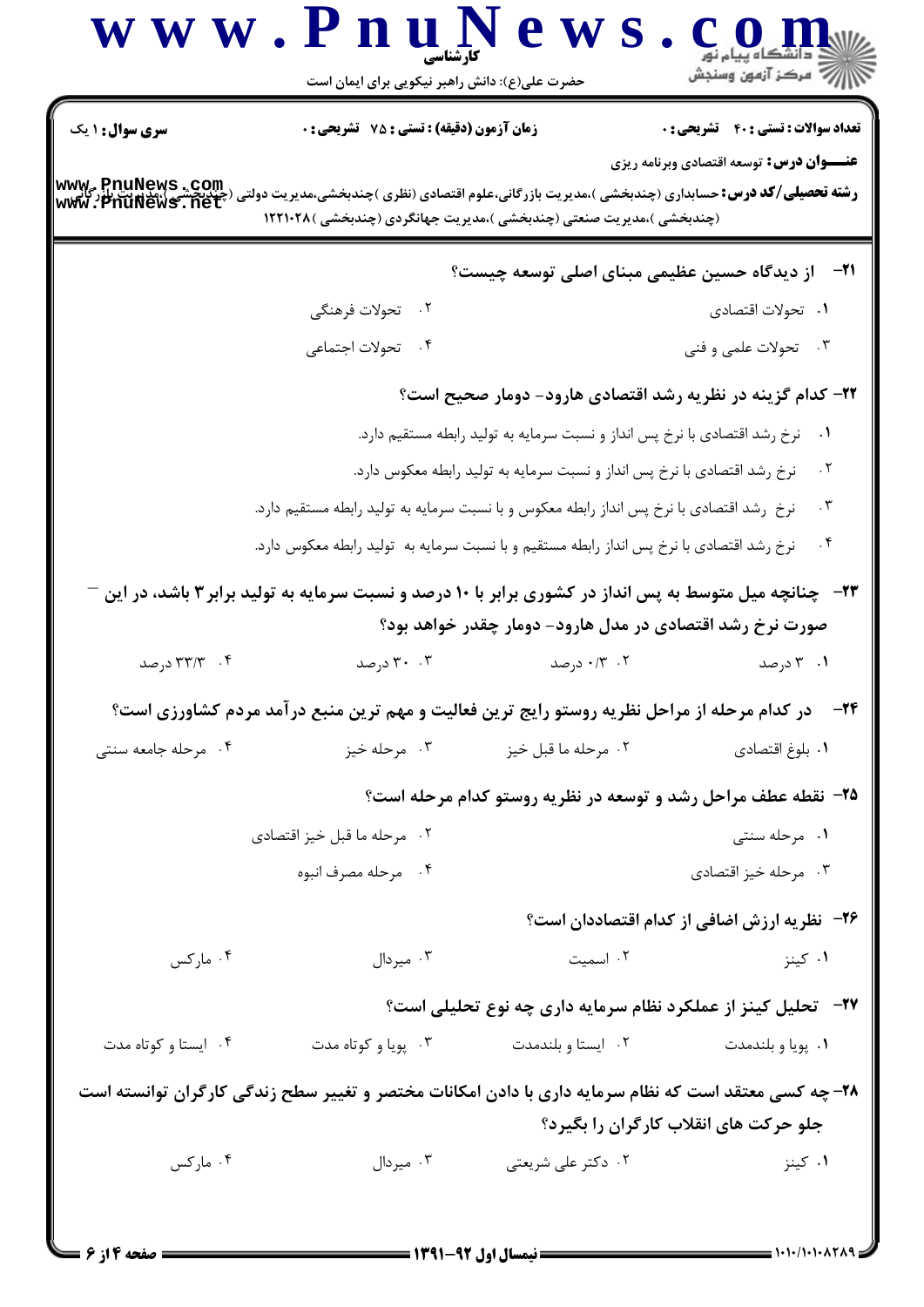